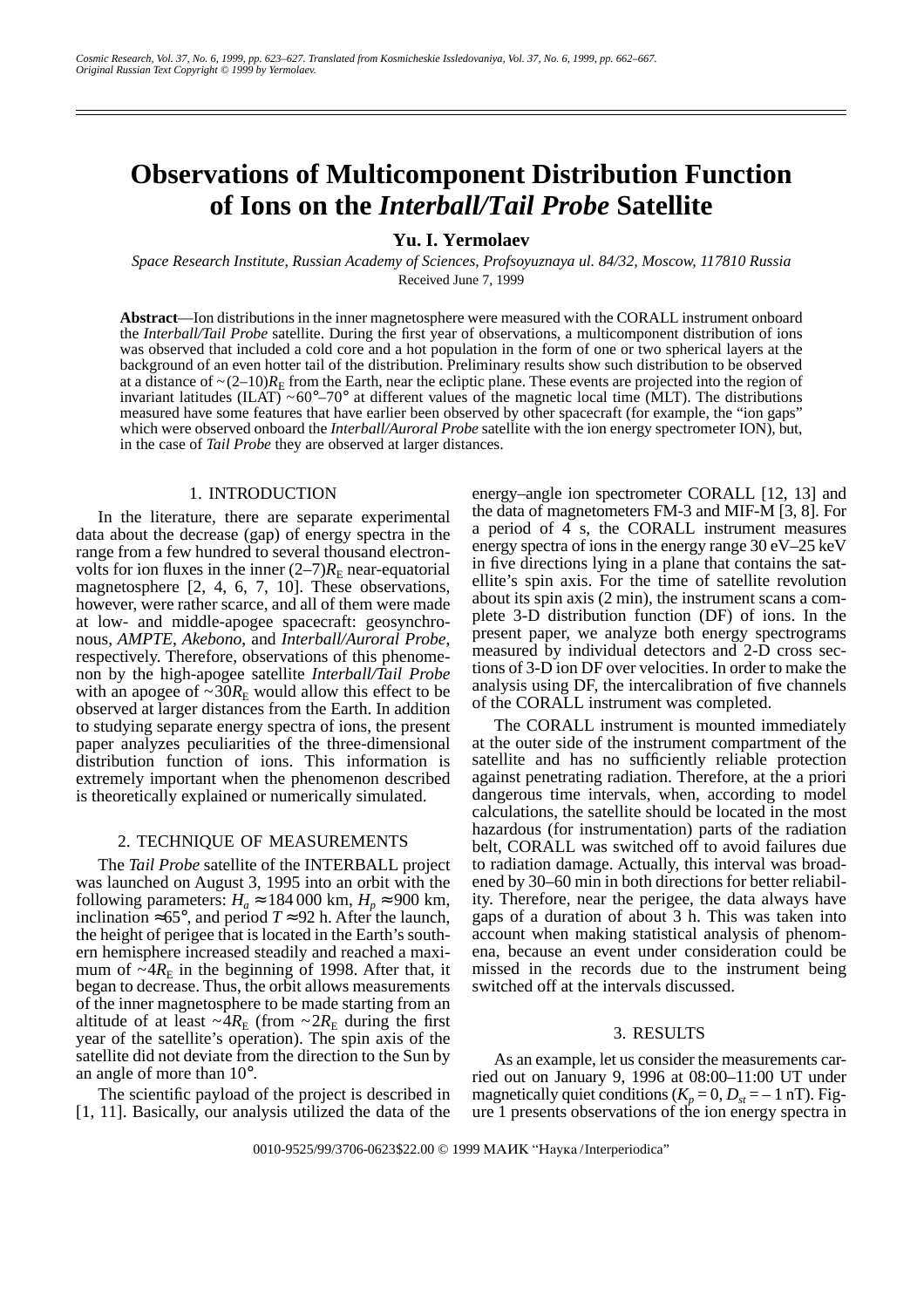

**Fig. 1.** Observations of plasma and magnetic field onboard the *Interball/Tail Probe* satellite. The upper panels represent the satellite's trajectory; dynamic spectrograms of ions in three different directions: away from the Sun (*C1*), toward the Sun (*C5*), and perpendicular to the Sun–Earth line, are presented at the middle panels; and the lower panels give the magnetic field magnitude *B* and  $\vec{B}_r$  component.

three directions and the magnetic field, as well as two projections of the satellite's orbit. At first, the satellite was located in the dusk sector of the magnetosphere  $(Y_{\text{GSM}} > 0)$  at a distance of  $\sim 6R_E$  and was moving to the Earth and the midnight meridian. At 11:00, the satellite has crossed the midnight meridian at  $X \sim 2$  and  $Z_{\text{GSM}} \sim 3R_{\text{E}}$ . The dynamic spectrograms presented were measured by the channels *C1* (nearest to the spin axis of the satellite and the sunward direction), *C3* (perpendicular to the spin axis), and *C5* (nearest to the satellite's spin axis and the antisunward direction). When analyzing Fig. 1, one should take into account that the raw data are presented, without allowance made for relative sensitivity of channels that comprised *C1/C5* ~ 0.54 and *C3/C5* ~ 1.28; i.e., the sensitivity of the *C1* channel was approximately twice lower than that of channel *C5*. Ion measurements with the CORALL instrument show the satellite to be initially in the plasma sheet, because the hot rarefied ( $T_p \sim 6 \text{ keV}$  and  $n_p \sim 0.8 \text{ cm}^{-3}$ ) isotropic plasma was recorded, which is typical for the plasma sheet [5, 13]. At  $\sim 08:15$  UT, the maximum of energy spectra begins to decrease from ~10 keV down to  $\sim$ 2 keV, and at  $\sim$  08:45 the "splitting" of spectra occurs, at first weakly and then, at  $\sim 09:00$ , very clear. They

COSMIC RESEARCH Vol. 37 No. 6 1999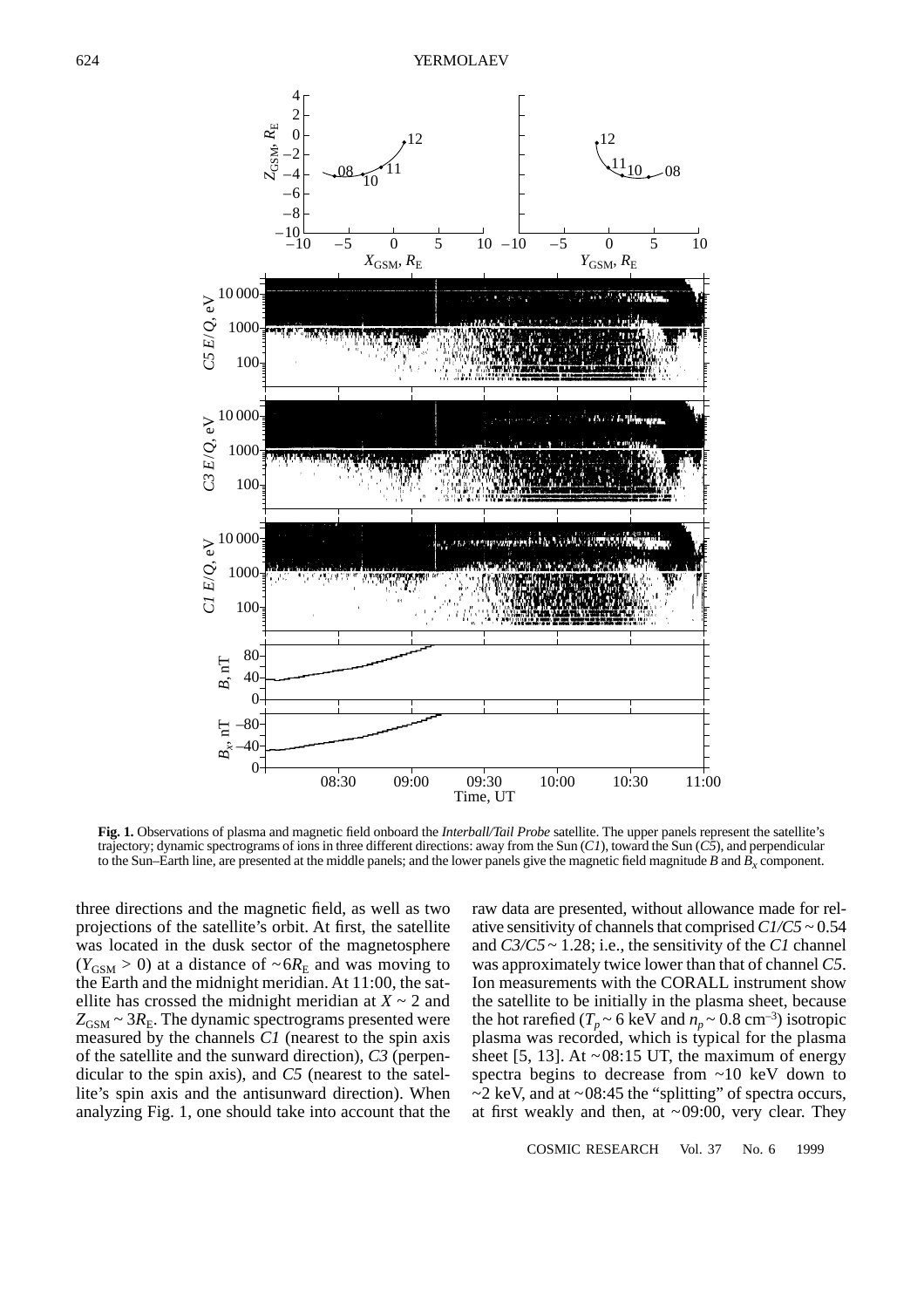

**Fig. 2.** Cross sections of the ion distribution function in (a) the plasma sheet and in (b) the region of multicomponent plasma.

now have two components with a maxima of  $\sim$ 2 and ≥10 keV, respectively, and a large gap in between. This splitting with a gap has been observed up to  $\sim 10:45$ . The general increase of noise at all energies in the period 09:30–10:30 is related to a passage of the satellite through the low-energy part of the Earth's radiation belt and to a corresponding effect of the penetrating radiation on sensitive elements of the instrument.

Cross sections of the ion distribution function shown in Fig. 2 were measured in the plasma sheet at 08:09:41 (a) and in the period of ion gap at 10:38:26 (b). They allow one to clearly demonstrate the DF difference in these regions. In the first case, DF is of a bell-like shape

COSMIC RESEARCH Vol. 37 No. 6 1999

with a maximum in the center (in the very center of DF,  $|V_p| \leq 200$  km/s, there are no measurements) and a genthe monotonous decrease to  $|V_p| \sim 2000$  km/s. The second DF also has a cold  $(T_p \sim 0.2 \text{ keV})$  maximum at  $|V_p| \leq 400$  km/s, apparently more intense than in Fig. 2a, but two gaps of an order of magnitude in DF value are observed further in the intervals  $400 \le |V_p| \le 700$  km/s and  $900 \le |V_p| \le 1300$  km/s. One can not also exclude the possibility of a third gap in the interval  $1600 \leq |V_p| \leq$ 1800 km/s. Cross sections in mutually perpendicular planes show that these gaps (or DF plasma population) have a form of narrow spherical layers.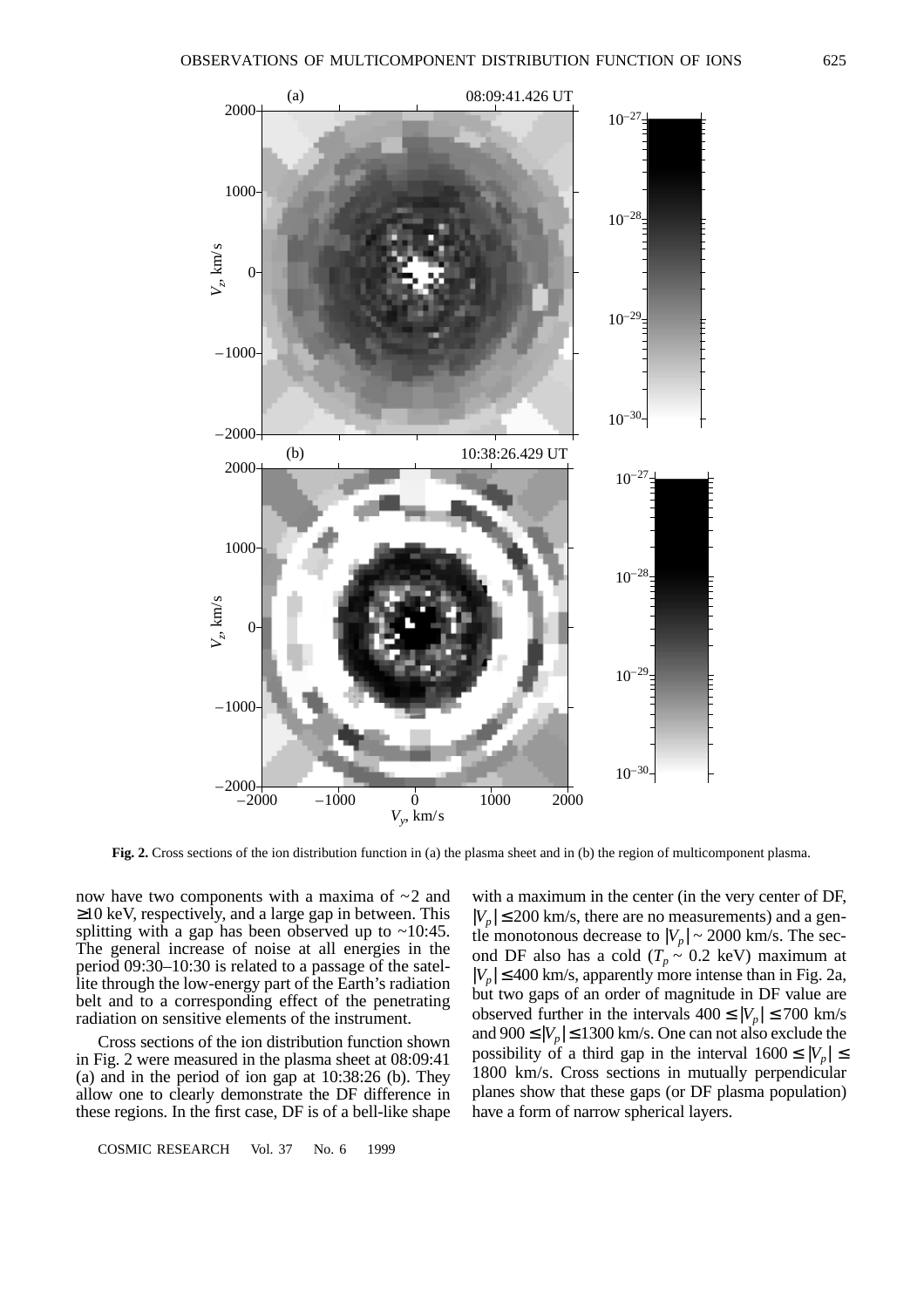

**Fig. 3.** Projections of the satellite orbit in the GSM system of coordinates for the moments of observing the multicomponent plasma.

About 100 satellite passages through the perigee region ( $|X| \leq 12R_E$ ) have been analyzed for the first year of operation of the CORALL instrument (September 1995–September 1996). The statistic of those observations, in which multicomponent distribution functions were observed, is presented in Fig. 3 in the form of three projections of the satellite trajectory in the orthogonal GSM system. The same bits of trajectories projected along the model magnetic field into the MLT–ILAT coordinate system are shown in Fig. 4. One can see that all these events are located at distances  $2-10R<sub>E</sub>$  from the Earth, a bit lower than the geomagnetic equator plane (this is due to a constraint imposed by the orbit type), and



**Fig. 4.** The same as in Fig. 3 in the ILAT–MLT coordinate system (invariant latitude–magnetic local time).

they are observed at different MLT. It is important to note that all events are projected into a sufficiently narrow interval of ILAT ( $60^{\circ} - 70^{\circ}$ ). The analysis of geomagnetic activity in the period of observing these effects showed that the magnetosphere was fairly quiet:  $K_p \leq 3+$  (mean 1+) and  $D_{st} \ge -42$  nT (mean -8 nT).

### 4. DISCUSSION AND CONCLUSIONS

Analyzing the results of observations (for the period September 1995–September 1996) of plasma and magnetic field onboard the *Interball/Tail Probe* satellite in the inner magnetosphere at distances  $2-10R<sub>E</sub>$  from the Earth, one can make the following conclusions:

regions are discovered where the three-dimensional distribution function of ions contains a cold  $(\leq 1 \text{ keV})$ core and one or two more energetic (2–15 keV) populations have a form of spherical layers (i.e., almost monoenergetic and isotropic distributions);

these phenomena are observed under magnetically quiet conditions at distances of  $2-10R<sub>E</sub>$  and are projected to invariant latitudes ILAT  $\sim 60^{\circ} - 70^{\circ}$  at different values of magnetic local time MLT;

the peculiarities observed in ion energy spectra and the position of ion gaps on them are close in their char-

COSMIC RESEARCH Vol. 37 No. 6 1999